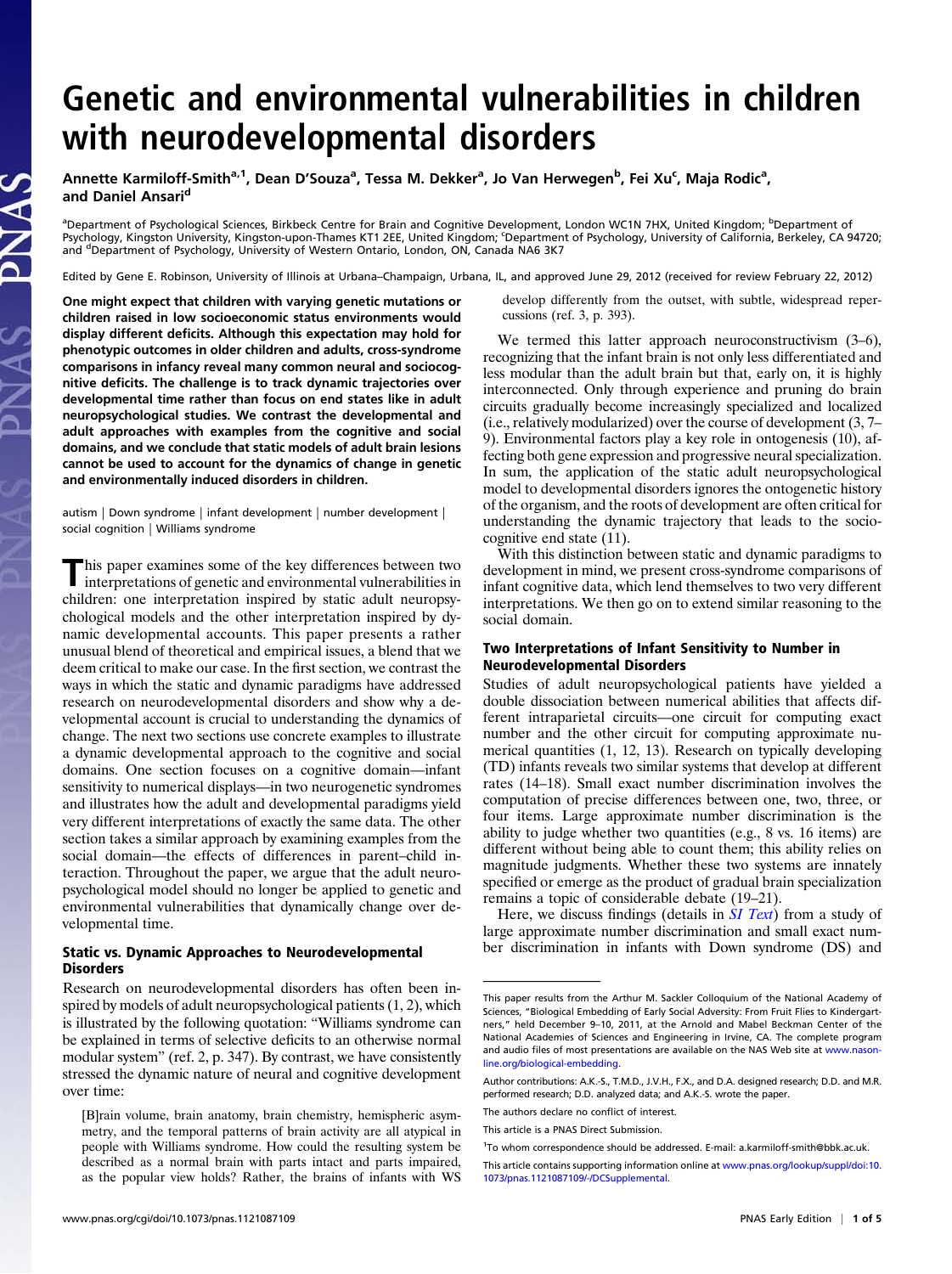compare them with our previous work on infants with Williams syndrome (WS) (20, 21). We set the stage by first summarizing earlier findings from which we generated a prediction. Our initial cross-syndrome design had examined only small exact number discrimination in infants with WS and DS as well as two groups of TD controls matched on either chronological age or mental age. That study revealed that, like TD controls, infants with WS succeeded in discriminating changes in small exact number, whereas those infants with DS failed (21). We contrasted this finding with the serious numerical deficits that emerge in later WS development (22–24) as well as a cross-syndrome study showing that, although both syndromes are impaired relative to TD controls, older children/adults with DS significantly outstrip those individuals with WS on a battery of mathematical tasks (24). This finding would suggest that successful small exact number discrimination in infancy does not predict subsequent mathematical outcome.

At that juncture, data on large approximate number discrimination in TD infants were emerging. It turned out that TD infants can discriminate not only small numbers (one, two, and three) as early as 3 mo but subsequently, large approximate quantities; at 6 mo, they differentiate 8 dots from 16 dots (i.e., a ratio of 1:2), and by 9–10 mo, they distinguish 8 dots from 12 dots (i.e., a ratio of 2:3) (25, 26). Because infants with WS performed like TD controls on small number but had serious problems with subsequent mathematics, we hypothesized that their deficits might originate in early problems with large approximate quantity discrimination. With a new group of infants/toddlers with WS, we showed this hypothesis indeed to be the case (20). Just like the WS infant group in the earlier study, the new WS infants succeeded in discriminating small numbers. However, they showed significantly weaker discrimination of large approximate quantities (20), even with the easy 1:2 ratio and despite being significantly older than the age at which TD infants succeed.

A cross-syndrome comparison was, however, critical to a hypothesis (i.e., that large approximate number discrimination in infancy might be more predictive of subsequent mathematical abilities than small number discrimination). We, therefore, individually matched a new group of infants/toddlers ([Table S1\)](http://www.pnas.org/lookup/suppl/doi:10.1073/pnas.1121087109/-/DCSupplemental/pnas.201121087SI.pdf?targetid=nameddest=ST1) with DS to our previous infants/toddlers with WS (20), and we tested them on the same two tasks measuring small (2 dots vs. 3 dots) and large (8 dots vs. 16 dots) number discrimination [\(Figs.](http://www.pnas.org/lookup/suppl/doi:10.1073/pnas.1121087109/-/DCSupplemental/pnas.201121087SI.pdf?targetid=nameddest=SF1) [S1](http://www.pnas.org/lookup/suppl/doi:10.1073/pnas.1121087109/-/DCSupplemental/pnas.201121087SI.pdf?targetid=nameddest=SF1) and [S2\)](http://www.pnas.org/lookup/suppl/doi:10.1073/pnas.1121087109/-/DCSupplemental/pnas.201121087SI.pdf?targetid=nameddest=SF2). We predicted that infants/toddlers with DS would yield the opposite pattern as the infants/toddlers with WS.

Our results yielded a double dissociation between small exact number and large approximate number in infancy in the two neurogenetic syndromes. We replicated our previous findings that infants/toddlers with DS have serious difficulties discriminating small exact numbers, but this time, we used a different group of DS children of a similar age range, indicating that the current DS group is a representative sample. Most interesting was our demonstration that, unlike those children with WS (20), infants/toddlers with DS, who failed small number discrimination, succeeded in discriminating differences in large approxi-mate quantities ([SI Text](http://www.pnas.org/lookup/suppl/doi:10.1073/pnas.1121087109/-/DCSupplemental/pnas.201121087SI.pdf?targetid=nameddest=STXT) and [Fig. S3](http://www.pnas.org/lookup/suppl/doi:10.1073/pnas.1121087109/-/DCSupplemental/pnas.201121087SI.pdf?targetid=nameddest=SF3)). We argue that the DS infant ability with large approximate quantities contributes to an explanation of why older children with DS subsequently go on to have better, albeit not normal, numerical abilities than their chronological age- or mental age-matched WS counterparts (24).

One might object that the DS findings can be explained by the fact that the small number task (2 dots vs. 3 dots) involved the harder 2:3 ratio, whereas the large number task (8 dots vs. 16 dots) used the easier 1:2 ratio. Two reasons discount such an explanation. First, the WS infancy data yield the opposite pattern, and therefore, one of the tasks cannot be intrinsically more difficult than the other. Second, the TD literature has clearly shown that small exact number discrimination is not subject to ratio constraints, whereas large approximate number discrimination is subject to such constraints (14, 17, 25, 26).

At first blush, our findings yield a double dissociation between two neurogenetic syndromes, typical of findings in the adult neuropsychological literature, that points to two separable numerical subsystems, which some might claim to be innately specified as either intact or impaired. Everything seems clear: for WS, one or more of the 28 genes deleted on one copy of chromosome 7q11.23 contributes to a domain-specific deficit in large approximate number discrimination, while leaving intact the small number system, and for DS, one or more of the extra genes on chromosome 21 contributes to a domain-specific deficit in small exact number discrimination, while sparing the large number system.

However, concepts like double dissociation, intact, and sparing are borrowed from the adult neuropsychological literature. Are they appropriate for developmental syndromes (3, 4, 27)? Do numerical systems start out prespecified in the infant brain, already dissociated into separate subsystems, or do these subsystems emerge over time through early cross-domain interactions as different brain circuits progressively specialized for different numerical functions (3, 4, 19)?

To address these questions, it is critical to examine which other aspects of development interact with infant sensitivity to numerical displays. In adopting this more dynamic developmental perspective (5–7, 28, 29), we related our DS numerical findings to earlier data on infant/toddler attention and saccadic eye movement planning in the two syndromes (30). The attention studies identified deficits in both syndromes—problems with attention shifting in WS and problems with sustained attention in DS. The eye movement research revealed that infants/toddlers with DS had similar patterns to TD infants (i.e., efficient saccadic eye movement planning), whereas those infants/toddlers with WS displayed severe deficits (30). We, thus, hypothesized that infants/toddlers with WS might be impaired with respect to their scanning of large numerical displays. To further explore this hypothesis, after the experiment, we used the Tobii Infrared 1750 Eye Tracker (31) and were able to subsequently collect data from some of the atypical infants while they were viewing numerical displays on the computer screen. Unfortunately, as can be the case when testing atypical infants, it was often difficult to calibrate their eye movements and thus, obtain sufficient data for statistical analysis. Nonetheless, an initial examination of scanning patterns of the few infants who did provide useful eye tracking data indicates that, like our studies of eye movement planning and attention (30), those children with DS tended to scan the overall array, whereas those children with WS tended to remain fixated on a few individual items (illustrations of WS and DS scanning patterns for large approximate number are in [Fig. S4\)](http://www.pnas.org/lookup/suppl/doi:10.1073/pnas.1121087109/-/DCSupplemental/pnas.201121087SI.pdf?targetid=nameddest=SF4).

We, therefore, argue that the numerical deficits in WS may be rooted in basic level visuoattention problems that cascade over developmental time on other emerging cognitive level domains, such as number. For WS, a serious deficit in rapid saccade planning (30) causes problems in visually disengaging from individual objects in displays. This finding likely explains why WS infants/ toddlers succeed at small exact number discrimination but have difficulty discriminating large approximate quantities. The opposite is true for infants with DS, because their problems lie in difficulties with sustained attention (32, 33), which makes it difficult for them to individuate objects in small displays. Thus, rather than identifying a double dissociation between the syndromes, a single basic level problem for each syndrome—attention shifting in WS and sustained attention in DS—contributes to the explanation of both the proficiencies and deficits in each syndrome concerning early sensitivities to differences in small and large numerical displays.

It is possible that an even more basic problem contributes to these differences, one which is again more domain-general and outside the domain of number. The work by Dakin et al. (34)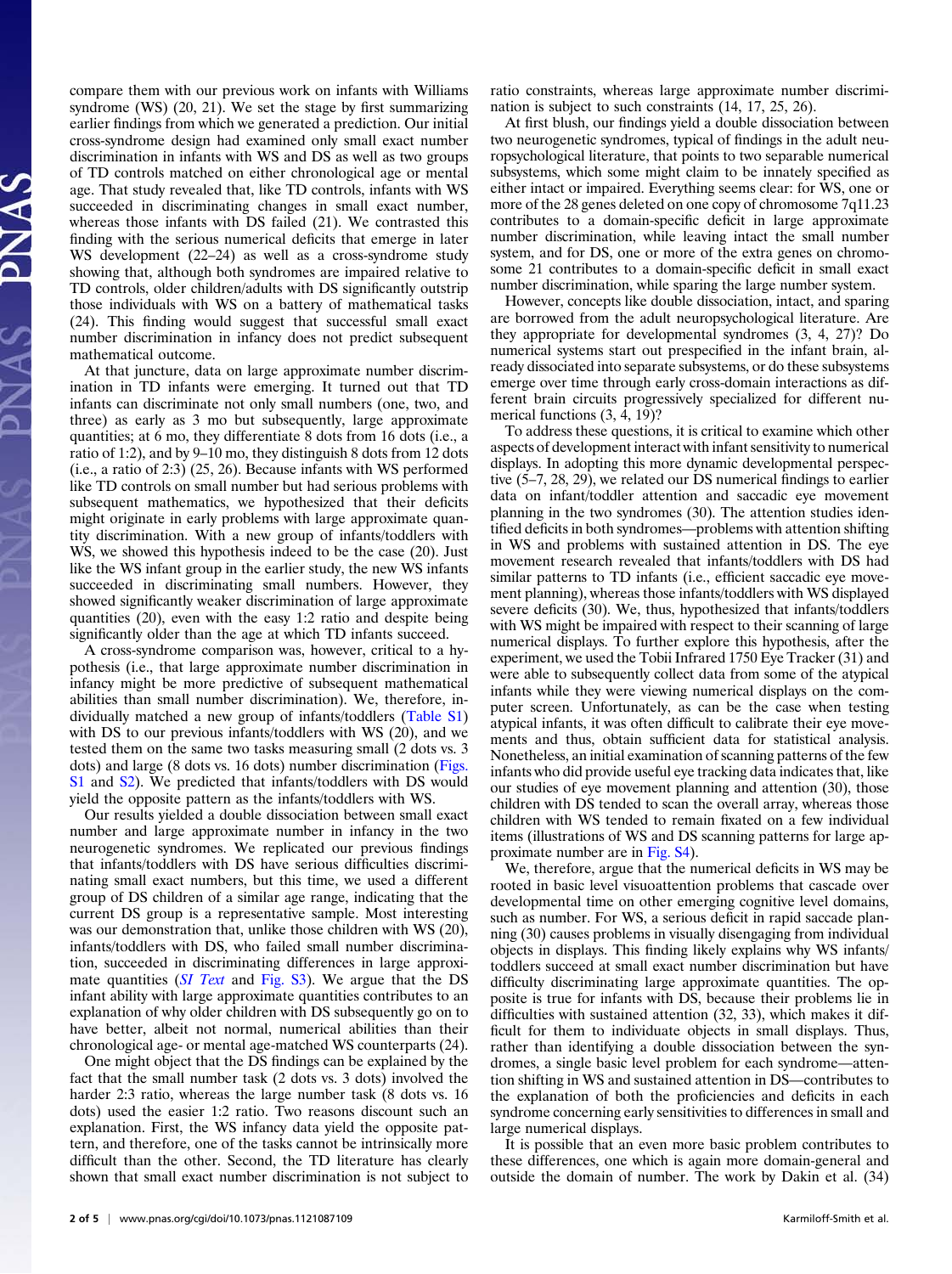reinterpreted numerosity processing in terms of the ratios between low and high spatial frequencies (LSF/HSF) in displays. Interestingly, individuals with WS have difficulty with LSF displays, and individuals with DS have problems with HSF displays (35, 36). Irrespective of whether the numerical problems are directly in the HSF and LSF demands on the visual system and/ or related to differences in attention mechanisms, it is clear that the deficits and proficiencies of each syndrome (and perhaps, the different onset timing of small and large number discrimination in TD infants) do not entail an explanation solely in terms of domain-specific number abilities.

Clearly, these early cross-syndrome differences should not be interpreted in the adult neuropsychological terms of a double dissociation in numerical abilities, with small number impaired and large number spared in DS and vice versa in WS. Rather, the differences are likely to be traceable to basic level deficits or proficiencies in the visual and attention systems early in development, which have cascading effects on cognitive level outcomes over ontogenetic time.

Our studies highlight the need for syndrome-specific intervention. Importantly, training for number should not start out being domain-specific (i.e., focused on number per se). For WS, we suggest that training initially targets rapid visual saccade planning very early in the developmental trajectory, which could lead to an enhancement of their scanning abilities and encourage a focus on global quantities rather than only individual objects. For DS, by contrast, training in sustained attention might be more appropriate, leading to a focus on individual objects with better discrimination of small number displays. Our future research will coregister high-density event-related potentials (ERP) and eye tracking in older toddlers to ascertain whether such syndromespecific training regimens impact on brain specialization over developmental time in these neurodevelopmental syndromes.

Our findings alert scientists to the limitations of some traditional developmental research focused on single age groups or single syndromes. They highlight the theoretical and applied importance of a neuroconstructivist approach [i.e., tracing cognitive level functions back to their basic level roots in infancy and then probing their ontogenetic progression (4, 6, 37), which elucidates how number abilities initially interact with other developing capacities, such as attention and visual scanning]. They also underline the critical role that cross-syndrome comparisons play in the planning of syndrome-specific intervention. Crucially, the cross-syndrome number study challenges the use of neuropsychological models of adult brain lesions for explanations of early proficiencies or deficits in neurodevelopmental syndromes.

#### Extending the Neuroconstructivist Approach to the Social Domain: Need for In-Depth Studies of Environments

This same neuroconstructivist, cross-syndrome approach can be extended to the social domain. Hitherto, experimental research into social impairments in, for example, autism spectrum disorders (ASDs), has often focused on older children and adults compared with TD controls (38, 39). However, the social deficits in ASD are likely to be rooted in early infancy (40, 41). We believe that a comparison between infants with WS and infants with ASD might constitute a fruitful avenue of research, despite the obvious syndromic differences. Genetically, the two syndromes are indeed different, with ASD likely to be caused by multiple genes of small effect and WS caused by a heterozygous deletion of some 28 contiguous genes on chromosome 7q11.23. Phenotypically, individuals with WS seem to have the opposite social profile of individuals with ASD (6, 38). Individuals with ASD are aloof and find looking at eyes and faces disconcerting, whereas individuals with WS are socially disinhibited and fascinated by eyes and faces. Individuals with ASD prefer to interact with objects, whereas individuals with WS actively seek engagement with people. Individuals with ASD fare better on spatial tasks compared with language and communication, whereas individuals with WS are more proficient at linguistic than spatial tasks. In sum, the two syndromes seem to present with very different sociocommunicative profiles in both childhood and adulthood (6, 38). However, if we assess their profiles during infant and toddler development, numerous cross-syndrome similarities emerge. Both syndromes have difficulty with rapid eye movement planning. Both have problems with attentional disengagement. Both display atypical eye gaze following and atypical referential pointing, and both are poor at triadic attention (6, 40, 41). From a neural perspective, both have atypical cortical maturation, corpus callosum abnormalities, impaired orbitofrontal cortex/amygdala connectivity, and dorsal and ventral stream vulnerabilities, with gray and white matter integrity being compromised in both (42). There are, of course, differences between the syndromes, particularly in later neuro- and sociocognitive outcomes, but tracing their increasingly diverging developmental outcomes back to their commonalities in infancy could reveal more subtle deficits than the more obvious comparison with TD controls. This is particularly true when start states are similar but sociocognitive end states are different.

A number of teams worldwide are carrying out longitudinal studies of infants within families in which an older sibling has already been diagnosed with ASD. The studies aim to uncover neural, cognitive, and behavioral markers of ASD not only in toddlerhood but in early infancy before the age at which the syndrome is normally diagnosed (40, 41). However, before a marker can be identified as autism-specific, cross-syndrome comparisons are crucial. Ongoing research in our laboratory is using the same protocol as the London British Autism Study of Infant Siblings (41) —behavioral experiments, eye tracking, resting state EEG, ERP, questionnaires, and standardized tests—with infants with other syndromes as well as infants from low socioeconomic status (SES) backgrounds. Our studies will be addressing the following questions. (i) Which processes are syndrome-specific, and which are syndrome-general? (ii) Which are modality-specific vs. -general? (*iii*) Are the neural and sociocognitive processes different, even when overt behavior is similar?  $(iv)$  Over time, is there compensation or compounding of effects? It will be critical to follow each syndrome's trajectory over developmental time at multiple levels of analysis, including changes in gene expression, neural circuit activation, and sociocognitive processes.

One question to emerge from cross-syndrome comparisons is why the positive effects of high SES are not greater in families with infants with genetic disorders. Unlike children from low SES environments (43–47), many children with neurogenetic syndromes are well-nourished, grow up in a caring environment, receive considerable cognitive stimulation, and do not suffer the physical and mental abuses that exist in some contexts of early social adversity. Therefore, why do such positive environments not compensate for genetic vulnerabilities? Is it just the severity of the genetic mutations that constrains environmental effects? Or is it possible that this finding is not only because of a genetically compromised computational system but also the fact that early environments differ in more subtle ways than is commonly realized? Having a neurodevelopmental disorder not only involves genetic mutations; it also modifies the environment in which the atypical infant develops. We hypothesize that the moment that a parent is informed that their child has a genetic disorder, the parent's behavior subtly changes. As a result, the baby's responses within the dyadic interaction will also be subtly modified.

A couple of examples serve to illustrate this hypothesis. The first example is from motor development. Observational data from families who visit our laboratory reveal that parents of infants/toddlers with genetic syndromes often find it difficult (compared with parents of TD infants) to allow their atypically developing offspring to freely mouth objects to explore their properties with the sensitive nerve endings in the mouth or crawl/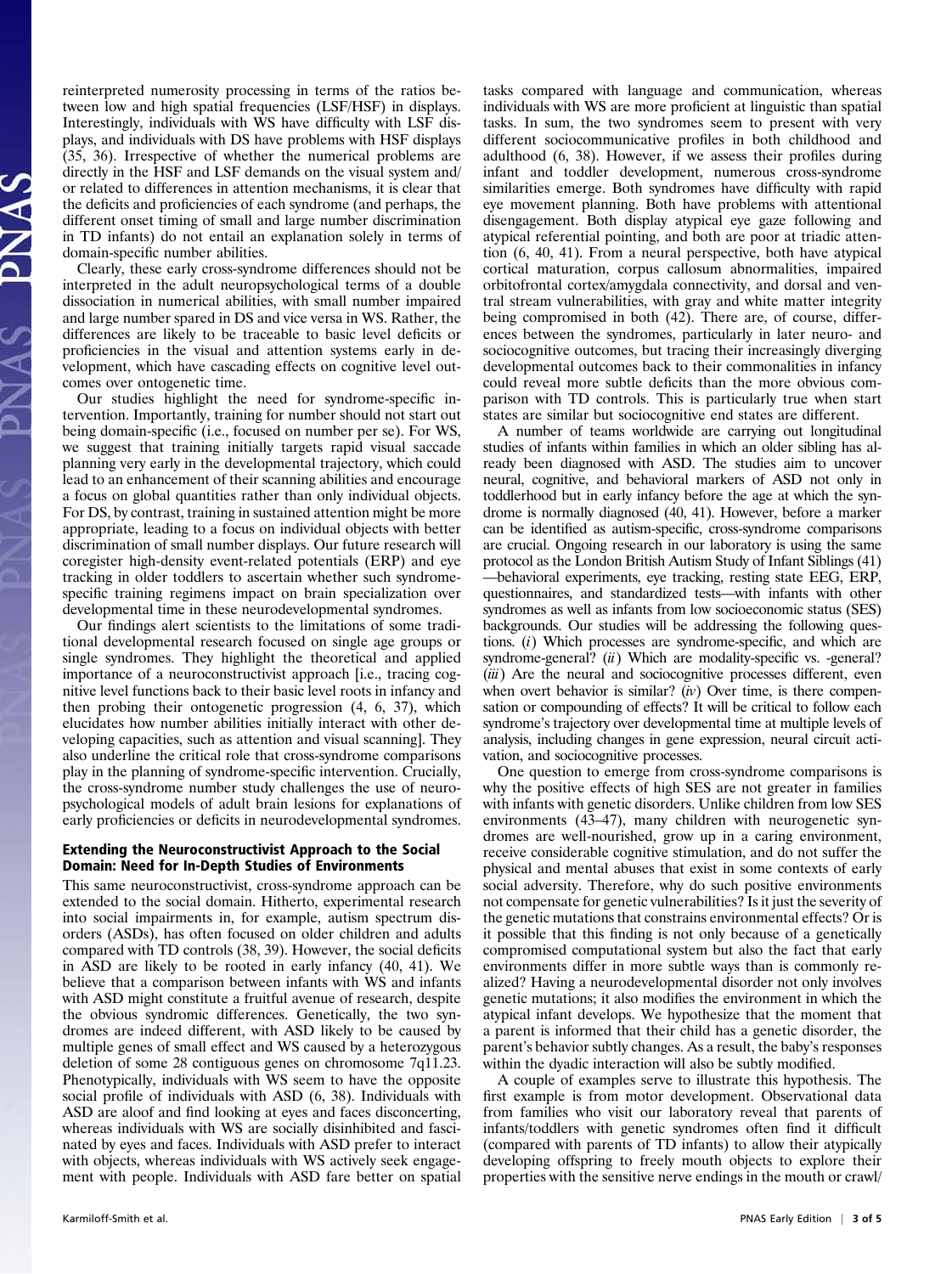walk uninhibited around the laboratory to fully discover their environment. We speculate that this reticence is because of a natural fear of accidents in vulnerable infants, but it nonetheless results in a less richly explored environment. The second example is from vocabulary learning (48). When TD toddlers start to name things, their parents allow them to overgeneralize. By contrast, in the case of toddlers with DS, for instance, parents veto overgeneralizations and correct immediately (48). We speculate that this finding is because they fear that their child with lower intelligence will never learn the right term if allowed to overgeneralize. However, initial overgeneralization in the TD child encourages category formation (e.g., by calling different animals cat, the child starts to create an implicit animal category), and categorization is known to be impaired in several neurodevelopmental disorders. We propose that such unconscious assumptions about what atypical children can and cannot learn may unwittingly lead parents to provide less variation in linguistic input and in general, a less varied environment to explore. These quite subtle environmental changes are likely to compound over time.

There is, therefore, a vital need for a more dynamic notion of environment (e.g., how having a neurodevelopmental disorder may subtly change the social, cognitive, linguistic, emotional, and physical environments in which the atypically developing child grows).

What about typical development? Are environments basically the same for those TD infants who suffer neither genetic nor environmental vulnerabilities? In fact, subtle individual differences in social interaction, even in the TD case, are ubiquitous and just as likely to become biologically embedded. Our study of the effects of differences in typical mother–infant interaction on the timing of infant cognitive milestones addressed this point (49). Healthy monolingual infants each underwent testing at 6 and 10-mo of age in several experimental tasks (i.e., processing of speech, human goal-directed actions, physical events, etc.) as well as videotaped recordings of mother/infant dyadic play with a structured set of toys. Our findings highlight the effects of differences in mother–infant interaction styles on the timing of the onset of cognitive milestones. At the group level, 6- and 10 mo-olds displayed all of the expected effects found in previous research. However, when we reanalyzed our data according to mother–child interaction ratings, the quality of dyadic interaction style—sensitive vs. controlling—turned out to subtly foster or delay development.

One might have expected that it would be dyads high on the sensitivity rating whose achievement of cognitive milestones would be advanced across all domains (i.e., that the positive effects of contingent mother–infant interaction would be domain-general). However, this expectation was not the case. For the domains of both physical event and speech processing, the infants from dyads with high sensitivity were, indeed, in advance of their peers (i.e., sensitive, contingent interaction fostered earlier specialization). By contrast, the opposite held for the processing of human goal-directed actions. In the latter case, it was the infants of the more controlling mothers who displayed earlier specialization.

Why are the infants of controlling mothers the ones who show earlier success in processing human goal-directed actions? Our

- 1. Butterworth B (2010) Foundational numerical capacities and the origins of dyscalculia. Trends Cogn Sci 14:534–541.
- 2. Clahsen H, Temple CM (2003) Words and rules in children with William's syndrome. Language Competence Across Populations: Toward a Definition of Specific Language Impairment, eds Levy Y, Schaeffer J (Erlbaum, Hillsdale, NJ), pp 323–352.
- 3. Karmiloff-Smith A (1998) Development itself is the key to understanding developmental disorders. Trends Cogn Sci 2:389–398.
- 4. Karmiloff-Smith A (2009) Nativism versus neuroconstructivism: Rethinking the study of developmental disorders. Dev Psychol 45:56–63.
- 5. Mareschal D, et al. (2007) Neuroconstructivism: How the Brain Constructs Cognition (Oxford Univ Press, Oxford).

analyses of the details of the dyadic play sessions revealed that controlling mothers tended to impose their own choice of toy on their infants and keep changing the toys, without showing sensitivity to the infant's current focus of attention. In this way, the more controlling mothers force their infants to frequently process the mother's goals rather than focusing on their own goals. By contrast, the sensitive mothers altered their own goals to follow their infants' focus of attention. These subtle variations in dyadic interaction style, we contend, place different processing demands on infants when interpreting human social interaction, helping to explain the differences in onset timing of the infants' understanding of human goal-oriented actions (49).

The reason why infants from sensitive dyads show earlier specialization in speech processing is in the fact that the dyadic play sessions showed that such mothers provide their offspring with a greater variety of appropriate level input. The more controlling mothers, by contrast, varied their speech less, without taking into account the progressively changing nature of their infants' vocalizations. Much the same applied to physical event processing. The controlling mothers tended to interrupt their infants' exploration of objects and offer them a succession of new toys, whereas the sensitive mothers left their infants sufficient time to fully explore the properties of objects, which would, we believe, enhance their growing knowledge of physical objects.

If such subtle differences in early mother–infant interaction in TD infants growing up in nonadverse environments can have such effects on the timing of cognitive milestones (49), the developmental trajectories of those infants who grow up with genetic or environmental vulnerabilities are likely to be even more heavily influenced. Nothing is static in biology or psychology, and this finding holds equally for the environment.

#### Conclusions

Infant research has tended to raise static questions reminiscent of those questions asked of adult neuropsychological patients. Which modules are impaired, and which are intact? In which regions of the brain are they located? How are syndromes dissociated? By contrast, throughout this paper, we have advocated a more dynamic set of questions. How do phenotypic outcomes originate in infancy? How do neural circuits change over time? Which domains interact across their developmental trajectories? How can we use the cross-syndrome design to reveal more subtle differences than comparisons with TD controls? How do the multiple aspects of the dynamically changing environment affect development? Indeed, rather than the static approach of much of adult neuropsychology, scientists' basic question in studying genetic or environmental vulnerabilities should always be: is there a developmental explanation?

ACKNOWLEDGMENTS. We thank the Down's Syndrome Association UK, Down Syndrome Education International, and the Williams Syndrome Foundation for their assistance with the recruitment of infants/toddlers as well as the families of the participants in the studies. The experimental studies reported here were supported by Medical Research Council Grant G0800554 (to A.K.-S.) as well as a studentship (to D.D.) funded by the Economic and Social Research Council (ESRC).

- 6. Farran EK, Karmiloff-Smith A (2012) Developmental Disabilities Across the Lifespan: A Neuroconstructivist Approach (Oxford Univ Press, Oxford).
- 7. Johnson MH (2001) Functional brain development in humans. Nat Rev Neurosci 2: 475–483.
- 8. Huttenlocher PR, Dabholkar AS (1997) Regional differences in synaptogenesis in human cerebral cortex. J Comp Neurol 387:167–178.
- 9. Mills DL, Coffy-Corins S, Neville H (1997) Language comprehension and cerebral specialisation from 13-20 months. Dev Psychol 13:397–445.
- 10. Meaney MJ, Szyf M (2005) Environmental programming of stress responses through DNA methylation: Life at the interface between a dynamic environment and a fixed genome. Dialogues Clin Neurosci 7:103–123.